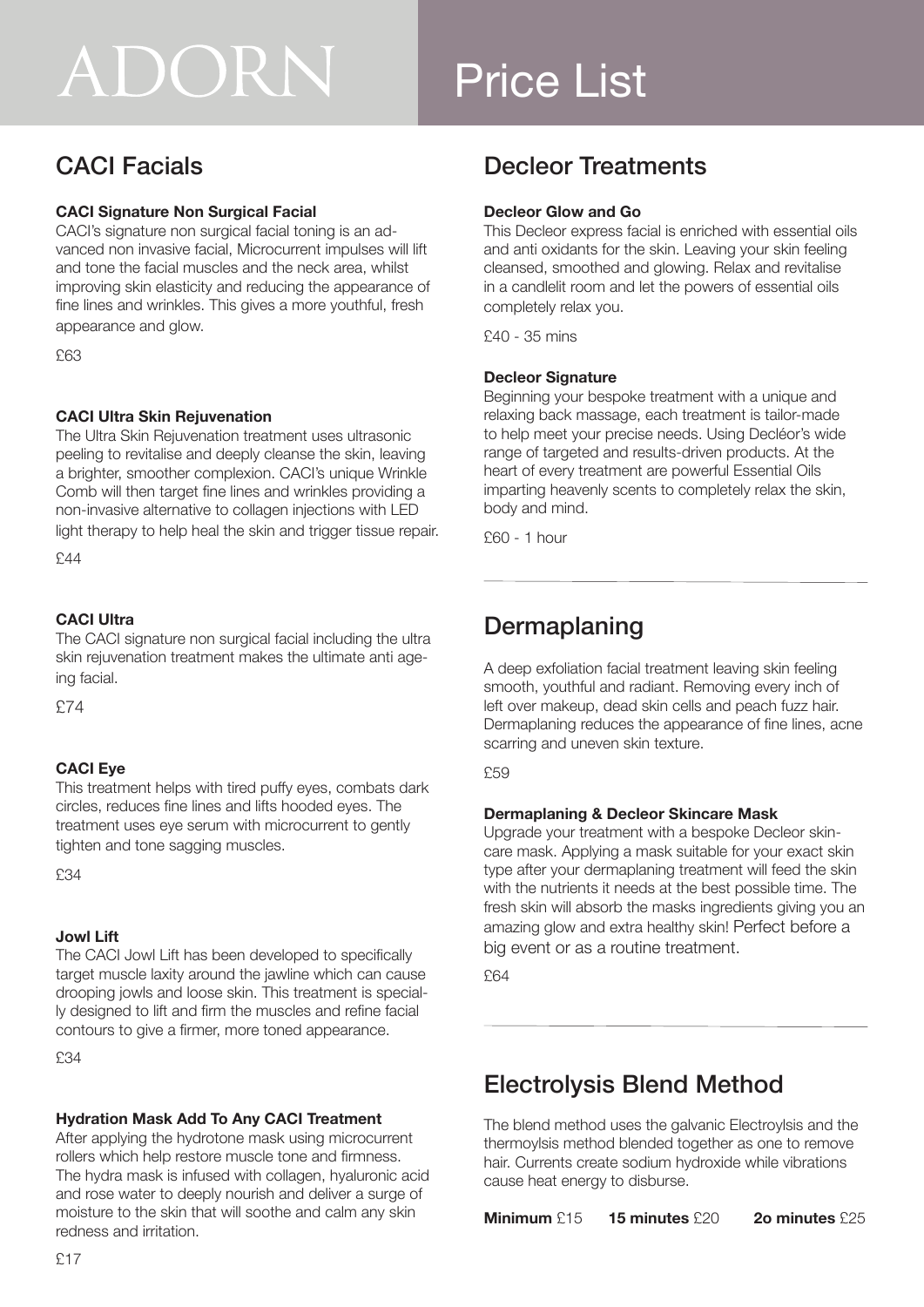## PHD System Waxing

The unique PHD applicator is attached to a tube of high quality wax applied directly and evenly onto the treatment area. This system ensures your treatment will be hygienic with assurance that there is no danger of infection.

| <b>Full leg</b> $£25$            | $Lip$ $E9$                 |
|----------------------------------|----------------------------|
| <b>Full Leg &amp; Bikini £35</b> | Lip & Chin $£14$           |
| $3/4$ Leg £20                    | Eyebrow £12                |
| <b>Half Leg</b> $£18$            | <b>Eyebrow Reshape £15</b> |
| Forearm $£16$                    | <b>Brazilian £32</b>       |
| <b>Underarm</b> $£9$             | Hollywood £34              |

### Manicures & Pedicures

#### **Colour & Go**

Cut and file of nails, finished with colour of your choice.

£18

#### **Manicure**

Shaping of the nail, cuticles removed, hand massage then finished with a colour of your choice.

£25

#### **Gel Manicure**

Shaping of nails and removal of cuticles then finished with a colour of your choice cured under an LED light.

£32

#### **Signature Pedicure**

The OPI Pro Spa signature pedicure includes OPI products to soak, exfoliate & smooth calloused feet.

£40 (+£5 for gel colour)

#### **Pamper Pedicure**

Soothe, relax & pamper with the ultimate pedicure experience. The OPI Pro Spa pamper pedicure includes callous softening exfoliation, moisture & protection. An extended massage and mask will leave you feeling relaxed & renewed.

£50 (+£5 for gel colour)

### Massage

#### **Swedish Massage**

A deep tissue massage that has many benefits including reducing tension and anxiety. Prevents and relieves muscle cramps and spasms, stimulates circulation and lymphatic drainage and aids flexibility. All whilst you relax, unwind and promte healthy well being.

**Full body massage** £55 - 60 mins

**Back, neck & shoulder massage** £35 - 30 mins

#### **Indian Head Massage**

A therapeutic massage of the head, face, neck, shoulders and arms, to promote the holistic balance of the body. Clients will experience the calming and relaxing benefits of this treatment as negative energy is released. Improved blood circulation, lymphatic flow, relieves tension, stress and fatigue. Benefits insomnia, headaches and sinusitis.

£35

#### **Hot Stone Massage**

A relaxing massage treatment using a combination of heated and cooled Basalt Lava Stones. The heated stones aid removal of toxins from the body promting renewal of fresh nutrients and relieve stress, tension and stiffness. the cooled stones help to reduce inflammation, muscle spasm and rebalance the body's temperature

#### **Hot stone back, neck and shoulder** £45

**Hot stone full body** £65